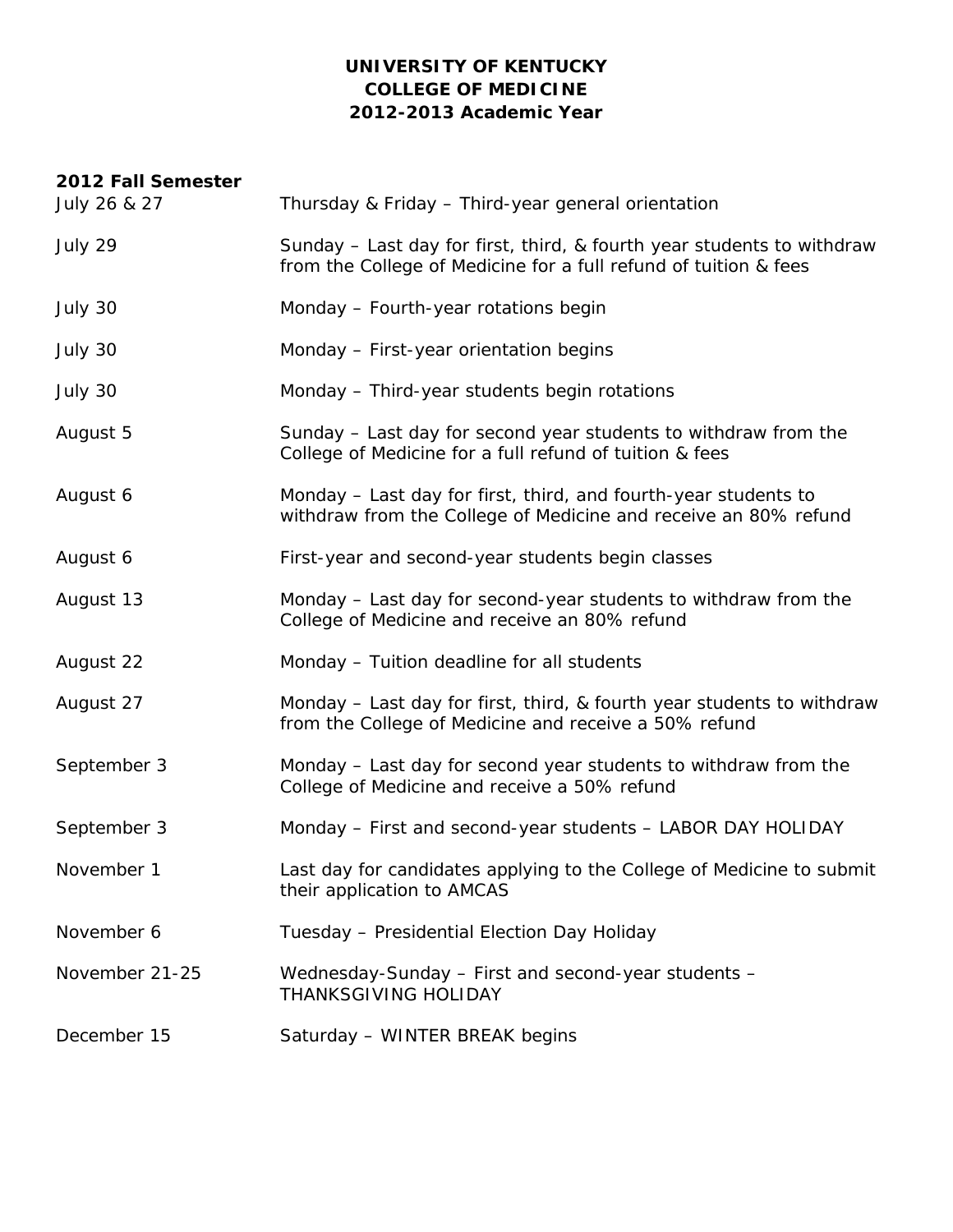### **UNIVERSITY OF KENTUCKY COLLEGE OF MEDICINE 2012-2013 Academic Year**

# **2013 Spring Semester**

| January 1             | Tuesday - Last day to withdraw from the College of Medicine and<br>receive a full refund                          |
|-----------------------|-------------------------------------------------------------------------------------------------------------------|
| January 2             | Wednesday - All students register and return to class                                                             |
| January 9             | Monday - Last day to withdraw from the College of Medicine and<br>receive an 80% refund                           |
| January 15            | Last day for candidates applying to the College of Medicine to submit<br>their supplemental application materials |
| January 21            | Monday - First and second year students - MARTIN LUTHER KING JR'S<br><b>BIRTHDAY HOLIDAY</b>                      |
| January 22            | Sunday - Tuition deadline for all students                                                                        |
| January 30            | Wednesday - Last day to withdraw from the College of Medicine and<br>receive a 50% refund                         |
| Feb 25 - Mar 1        | Monday-Friday - SPRING BREAK for first-year students                                                              |
| March 11-15           | Monday-Friday - SPRING BREAK for second-year students                                                             |
| April 25 & 26         | Thursday-Friday - MINI BREAK for first-year students                                                              |
| May 3                 | Friday – End of academic year for second-year students                                                            |
| May 10                | Friday - End of academic year for fourth-year students                                                            |
| May 11                | Saturday - College of Medicine Graduation                                                                         |
| May 27                | Monday - MEMORIAL DAY HOLIDAY for first-year students                                                             |
| June 28               | Friday - End of academic year for first-year students                                                             |
| June 30               | Monday - Special graduation date                                                                                  |
| July 12               | Friday – End of academic year for third-year students                                                             |
| July 13, 15-19, 22-24 | CPX Exam                                                                                                          |